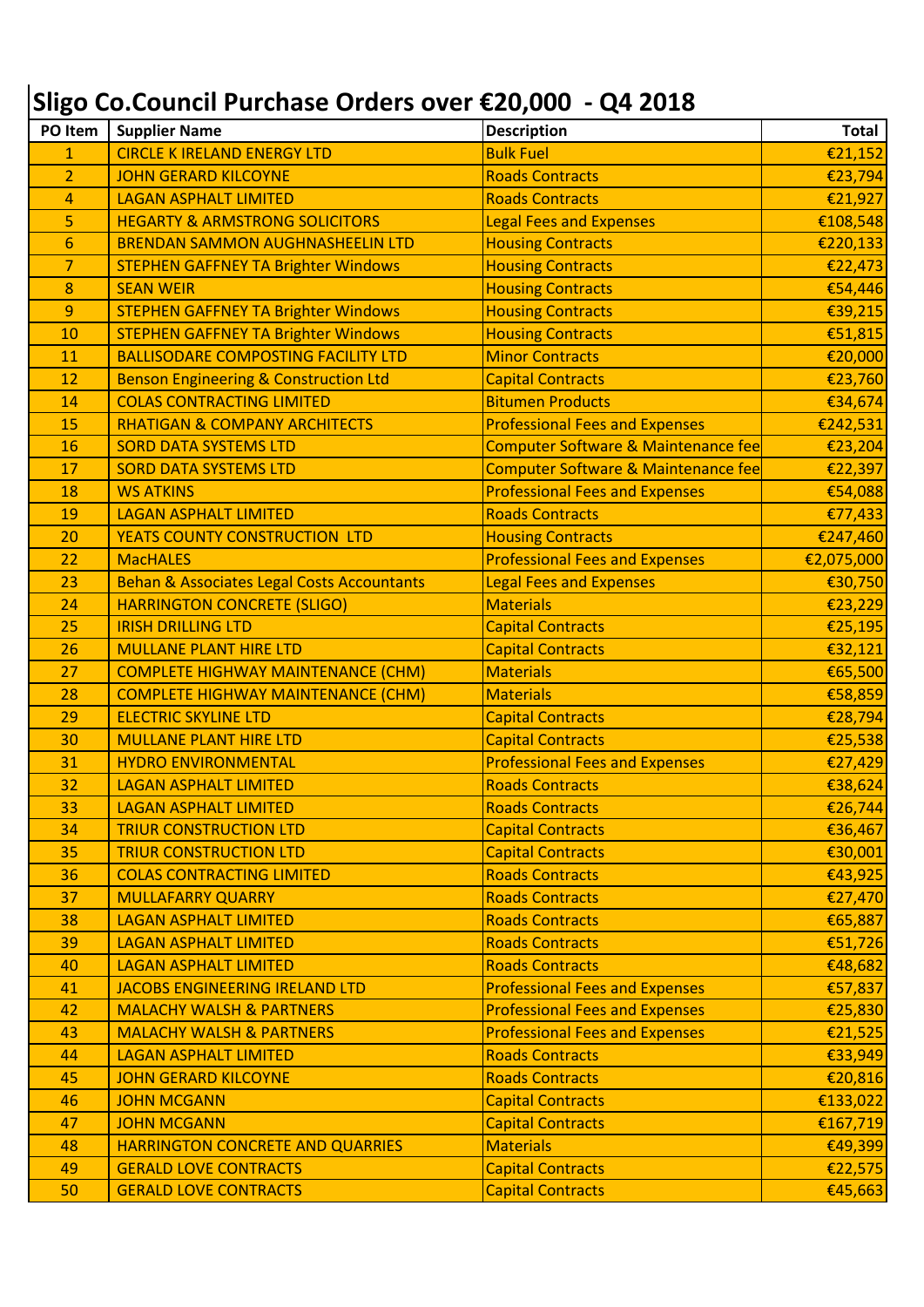|    | <b>MULLANE PLANT HIRE LTD</b>                                      | <b>Capital Contracts</b>                                          | €25,206            |
|----|--------------------------------------------------------------------|-------------------------------------------------------------------|--------------------|
| 52 | <b>T.J.F CONSTRUCTION LTD</b>                                      | <b>Housing Contracts</b>                                          | €43,573            |
| 53 | <b>IRISH PUBLIC BODIES MUTUAL</b>                                  | <b>Insurance</b>                                                  | €22,050            |
| 54 | <b>ARCHWAY PRODUCTS LTD</b>                                        | <b>Repairs &amp; Maint - Plant</b>                                | €22,366            |
| 55 | <b>PRIORITY GEOTECHNICAL LTD</b>                                   | <b>Capital Contracts</b>                                          | €104,534           |
| 56 | <b>GERALD LOVE CONTRACTS</b>                                       | <b>Capital Contracts</b>                                          | €28,346            |
| 57 | <b>Balmard Construction Limited</b>                                | <b>Capital Contracts</b>                                          | €55,774            |
| 58 | <b>NORTHSTONE (NI) LIMITED</b>                                     | <b>Capital Contracts</b>                                          | €218,027           |
| 59 | P & D LYDON PLANT HIRE LTD                                         | <b>Capital Contracts</b>                                          | €36,091            |
| 60 | <b>LAGAN ASPHALT LIMITED</b>                                       | <b>Roads Contracts</b>                                            | €59,458            |
| 61 | <b>LAGAN ASPHALT LIMITED</b>                                       | <b>Roads Contracts</b>                                            | €68,442            |
| 62 | <b>SHAKESPEARE ADVISORY LTD.</b>                                   | <b>Professional Fees and Expenses</b>                             | €24,600            |
| 63 | <b>Behan &amp; Associates Legal Costs Accountants</b>              | <b>Legal Fees and Expenses</b>                                    | €100,860           |
| 64 | <b>Benson Engineering &amp; Construction Ltd</b>                   | <b>Capital Contracts</b>                                          | €43,598            |
| 65 | <b>MC NABOLA BROTHERS LTD</b>                                      | <b>Capital Contracts</b>                                          | €30,361            |
| 66 | <b>NORTHSTONE (NI) LIMITED</b>                                     | <b>Capital Contracts</b>                                          | €84,480            |
| 67 | <b>LAGAN ASPHALT LIMITED</b>                                       | <b>Roads Contracts</b>                                            | €427,553           |
| 68 | <b>NORTHSTONE (NI) LIMITED</b>                                     | <b>Capital Contracts</b>                                          | €185,100           |
| 69 | <b>NORTHSTONE (NI) LIMITED</b>                                     | <b>Capital Contracts</b>                                          | €438,463           |
| 70 | <b>Euroservices Contracts</b>                                      | <b>Capital Contracts</b>                                          | €109,074           |
| 71 | <b>MULLANE PLANT HIRE LTD</b>                                      | <b>Capital Contracts</b>                                          | €36,275            |
| 72 | <b>PJ TREACY &amp; SONS</b>                                        | <b>Capital Contracts</b>                                          | €4,966,633         |
| 73 | HARRINGTON CONCRETE AND QUARRIES                                   | <b>Materials</b>                                                  | €371,530           |
| 74 | <b>Sligo Parking Services (Park Rite)</b>                          | <b>Repairs &amp; Maint - Plant</b>                                | €21,673            |
| 75 | <b>LAGAN ASPHALT LIMITED</b>                                       | <b>Roads Contracts</b>                                            | €22,824            |
| 76 | <b>JOHN MCGANN</b>                                                 | <b>Capital Contracts</b>                                          | €235,341           |
| 77 | <b>BRENDAN SAMMON AUGHNASHEELIN LTD</b>                            | <b>Housing Contracts</b>                                          | €3,796,466         |
|    |                                                                    |                                                                   |                    |
| 78 | MCSHARRY CARPENTRY SERVICES LTD                                    | <b>Capital Contracts</b>                                          | €102,150           |
| 79 | <b>PlanNet 21 Communications</b>                                   | <b>Repairs &amp; Maint - Plant</b>                                | €57,054            |
| 80 | NI Trade Union Educational & Social Centre Ltd                     | <b>Capital Contracts</b>                                          | €35,151            |
| 81 | <b>T.J.F CONSTRUCTION LTD</b>                                      | <b>Housing Contracts</b>                                          | €32,512            |
| 82 | YEATS COUNTY CONSTRUCTION LTD                                      | <b>Housing Contracts</b>                                          | €37,115            |
| 83 | MCSHARRY CARPENTRY SERVICES LTD                                    | <b>Capital Contracts</b>                                          | €55,700            |
| 84 | <b>EXIGENT NETWORK INTEGRATION LTD</b>                             | Computer Software & Maintenance fee                               | €27,686            |
| 85 | <b>LAGAN ASPHALT LIMITED</b>                                       | <b>Roads Contracts</b>                                            | €23,549            |
| 86 | <b>VANDIJK ARCHITECTS</b>                                          | <b>Professional Fees and Expenses</b>                             | €56,361            |
| 87 | <b>JOHN DONLON PLANT HIRE LTD</b>                                  | <b>Capital Contracts</b>                                          | €22,473            |
| 88 | <b>BRENDAN SAMMON AUGHNASHEELIN LTD</b>                            | <b>Housing Contracts</b>                                          | €65,490            |
| 89 | <b>LAGAN ASPHALT LIMITED</b>                                       | <b>Roads Contracts</b>                                            | €37,000            |
| 90 | <b>Sligo Parking Services (Park Rite)</b>                          | <b>Parking Meters</b>                                             | €41,900            |
| 91 | MALONE O'REGAN ENVIRONMENTAL SERVICES LTD.                         | <b>Professional Fees and Expenses</b>                             | €33,210            |
| 92 | <b>VANDIJK ARCHITECTS</b>                                          | <b>Professional Fees and Expenses</b>                             | €42,776            |
| 93 | <b>ELECTRIC SKYLINE LTD</b>                                        | <b>Capital Contracts</b>                                          | €30,935            |
| 94 | <b>LAGAN ASPHALT LIMITED</b>                                       | <b>Roads Contracts</b>                                            | €22,006            |
| 95 | <b>LAGAN ASPHALT LIMITED</b>                                       | <b>Roads Contracts</b>                                            | €40,362            |
| 96 | <b>ADRIAN LOFTUS (SUB CON)</b>                                     | <b>Capital Contracts</b>                                          | €28,375            |
| 97 | TAMLYN MCHUGH T/A FADÓ ARCHAEOLOGY                                 | <b>Professional Fees and Expenses</b>                             | €20,000            |
| 98 | <b>MULLANE PLANT HIRE LTD</b>                                      | <b>Capital Contracts</b>                                          | €39,725            |
| 99 | RPS Consulting Engineers (GALWAY)<br><b>Euroservices Contracts</b> | <b>Professional Fees and Expenses</b><br><b>Capital Contracts</b> | €30,443<br>€55,259 |